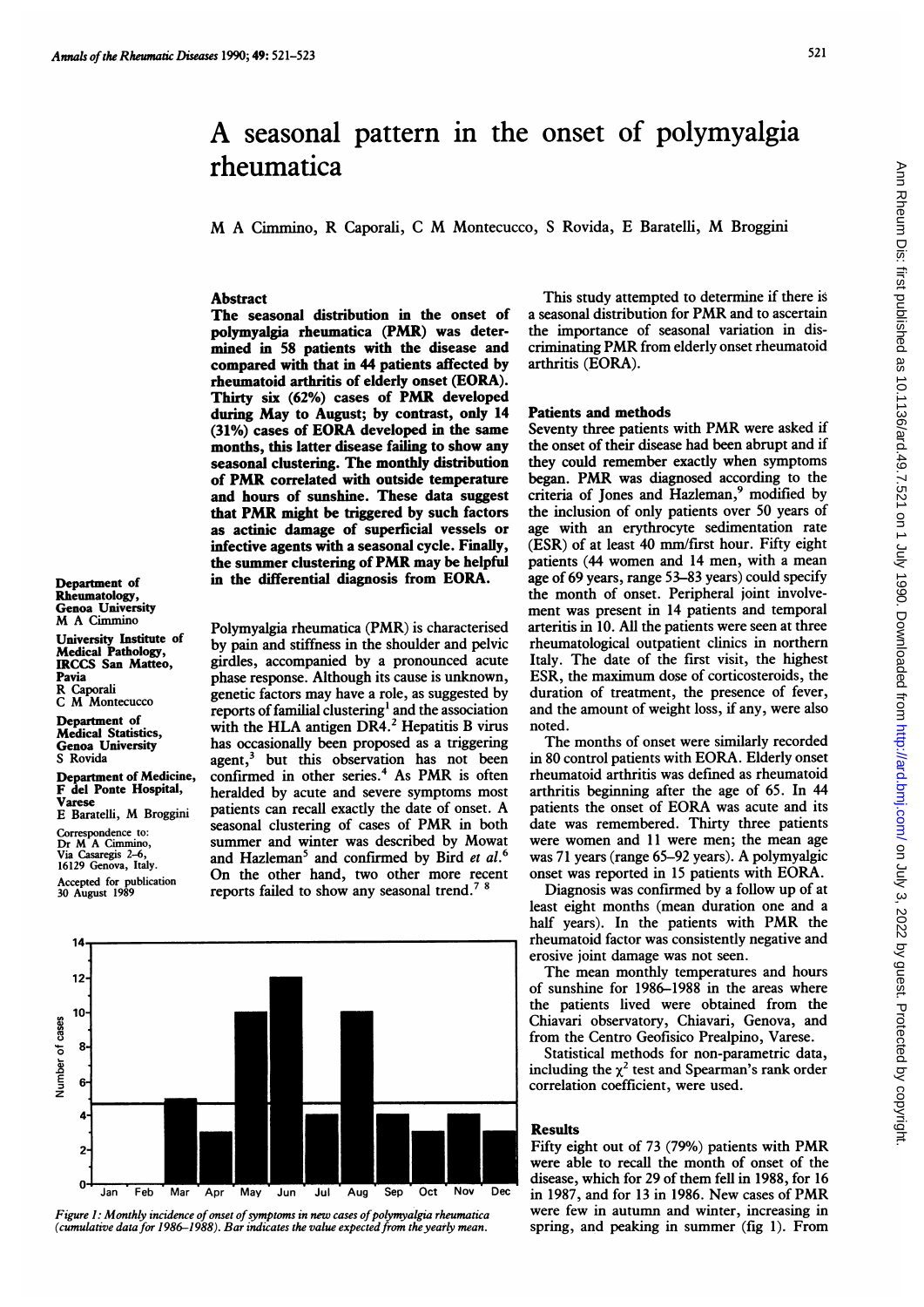May to August the incidence of PMR was significantly higher than in the other months (36 new cases vs 22;  $\chi^2$ =22·49; p<0·0001). No differences were found in this seasonal pattern when the data were broken down by the different rheumatological clinics or by the year of onset (data not shown).

Figure 2 shows the monthly rate of the



Figure 2: Monthly incidence of first examinations for polymyalgia rheumatica at three Italian clinics.



Figure 3: Mean temperatures  $(-1)$  and hours of sunshine  $(-$ - $\rightarrow$  by month between 1986 and 1988.



Figure 4: Monthly incidence of onset of symptoms in new cases of elderly onset rheumatoid arthritis (cumulative data for 1986-1988).

patients' first visit, which was roughly even throughout the year (between the four month periods January to April, May to August, and September to December  $\chi^2$ =3.34; NS). There was a significant difference between the two distributions  $(p<0.02)$ , excluding the possible bias of selective referral of this type of patient in a given period of the year.

Figure <sup>3</sup> shows the mean monthly temperatures and hours of sunshine. The mean temperature from May to August was more than twice that during the remaining months. The differences in the number of monthly sunshine hours were also pronounced. The monthly incidence of PMR was significantly correlated with the mean temperatures  $(p<0.05)$  and hours of sunshine  $(p=0.01)$ .

The 36 patients with onset of disease from May to August were compared with the remaining 22 patients in terms of clinical signs and symptoms, treatment, and ESR. No significant differences were found, although the male to female ratio, the mean ESR, and the percentage of patients with fever or weight loss were slightly higher in the 'May to August' group. Conversely, prevalence of temporal arteritis was slightly lower in the patients with summer onset: (five/36; 13.9%) compared with the remaining patients (five/22;  $22.7\%$ , NS).

Forty four out of 80 (55%) patients with EORA could recall the month of onset of their symptoms. This percentage was significantly lower ( $\chi^2$ =9·2; p<0·01) than that of the patients with PMR who could do the same (79%). The onset of symptoms in 44 patients with EORA, including those with polymyalgia-like attacks, was scattered throughout the year with no seasonal clustering (fig 4). Thirty one per cent of the patients with EORA traced the onset of their symptoms to the four months from May to August compared with 62% of the patients with PMR  $(\chi^2 = 7.99\%; p < 0.01)$ .

# Discussion

This study indicates that there is a seasonal clustering in the summer months of new cases of PMR. A seasonal trend in PMR was originally recognised in Oxford.<sup>5 6</sup> It has been denied by Chuang et al in <sup>a</sup> study of the population in Olmsted County, Minnesota,<sup>7</sup> and by Coomes et al in London.

Seventy nine per cent of patients with PMR could recall the month of onset of the disease compared with 44% of patients with EORA, which was related to the PMR usually showing <sup>a</sup> more abrupt onset. In PMR the incidence of new cases during the warm season from May to August was significantly higher than that in the remaining months ( $p < 0.0001$ ). The flow of new patients was roughly even throughout the year and its slight variations were not considered to bias the sample. In particular, the slight increase in the number of first visits in November may well be related to the mean interval between onset of symptoms and diagnosis  $(4.3)$ months in this series). Moreover, PMR was slightly more severe, and the association of temporal arteritis slightly lower, in the patients with disease which began in the summer.